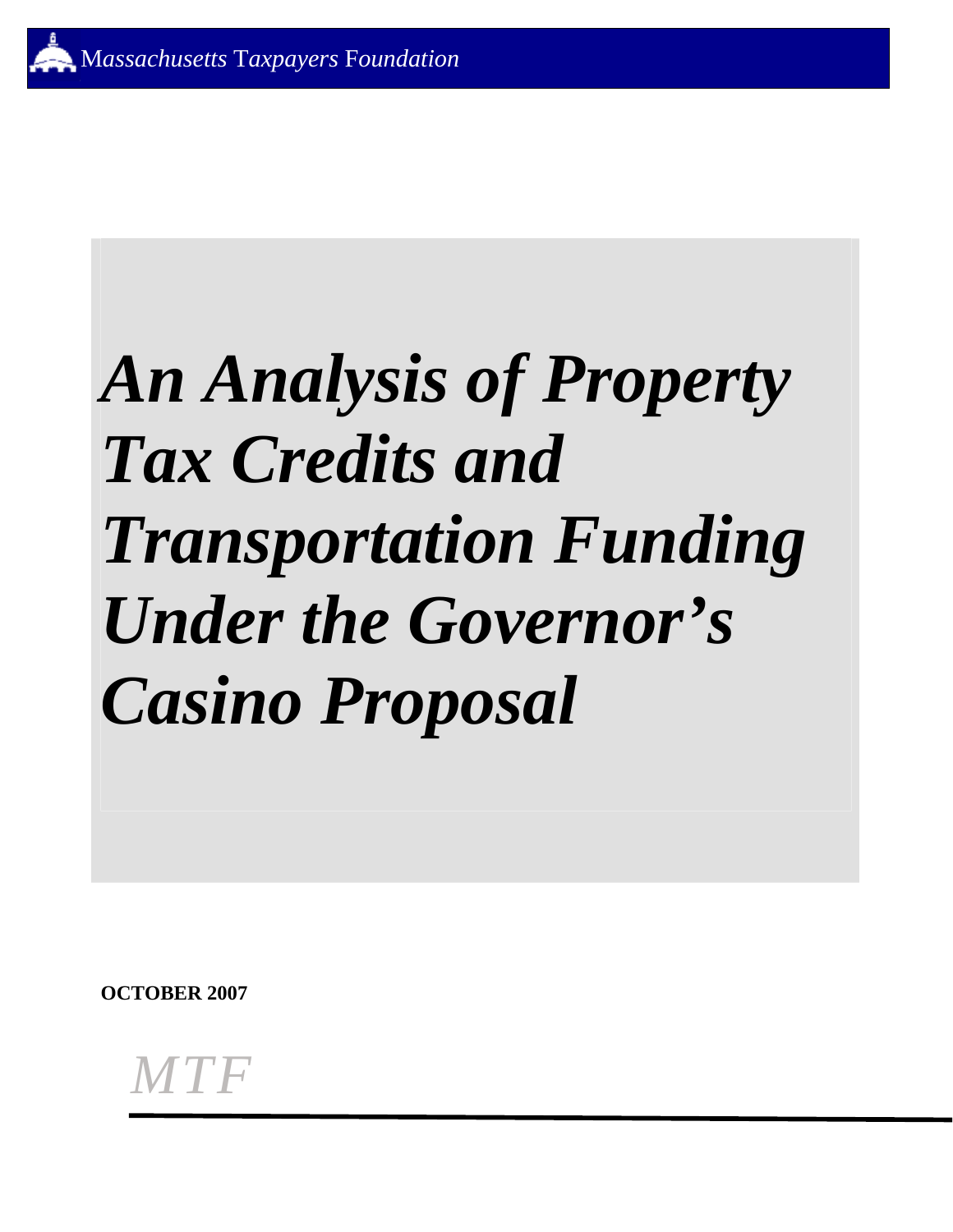## **Table of Contents**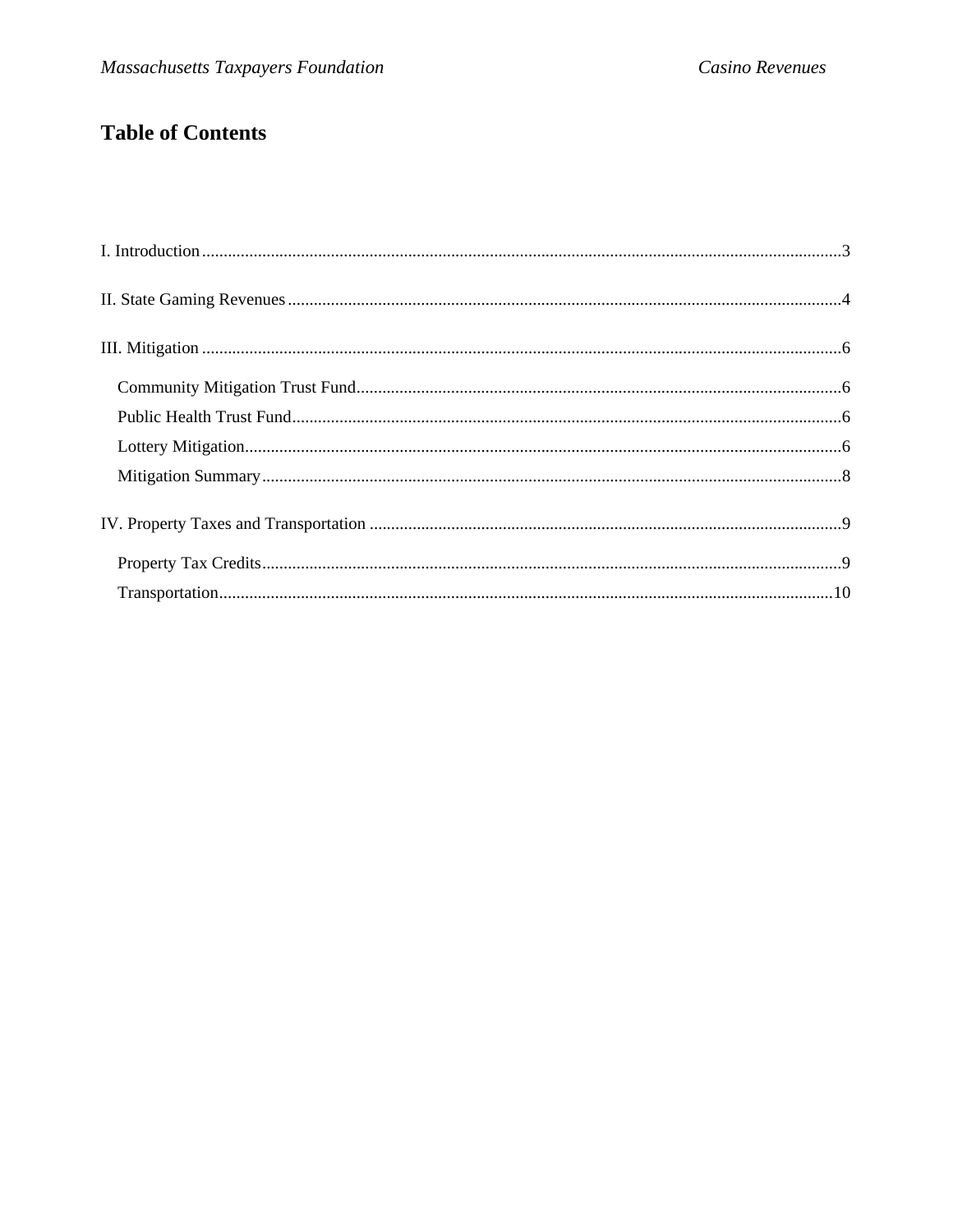## **I. Introduction**

As with any proposal of such magnitude and with such high stakes riding on the outcome, the Governor's casino plan has already generated heated debate and no shortage of hyperbole. Consistent with the Foundation's mission and long practice, the purpose of this report is to provide an initial analysis of the numbers that lie behind the Governor's proposal.

Specifically, the purpose of this analysis is to review the Governor's casino legislation and estimate the dollars available when casinos become fully operational, anticipated in 2012, for the two principal benefits highlighted by the administration: property tax relief and funds for transportation infrastructure.

An important caveat: our analysis is not meant to be the final word on this subject; rather, it is intended to encourage a debate driven by the facts. Legislative deliberations must be guided by realistic and reasoned estimates of what benefits will actually derive from licensing three resort casinos in Massachusetts, and there are no easy answers to that question.

We have divided our examination into three parts:

- an analysis of the assumptions leading to the administration's estimates of gross gaming revenues from three casinos;
- an analysis of how much money would be needed for the three categories of mitigation host communities, public health, and the lottery – included in the administration's plan;
- an analysis of the impact that the new revenues would have on transportation funding and property tax relief for which the administration proposes to earmark the revenues.

The Foundation is neither for nor against resort casinos in Massachusetts and has not attempted in this report to conduct a full analysis of costs and benefits. For example, we have not evaluated the administration's claims that 20,000 new jobs would be created, nor claims by opponents that casinos would displace many jobs in neighboring communities. In any case, any net increase in income and sales taxes from the casinos' economic activity would be small compared to the funds raised from gaming and are not part of the Governor's plan to fund property tax credits and transportation.

Further, this report does not attempt to analyze the amount of the license fees from the winning casino bidders or the uses of those substantial one-time revenues. However, as our analysis shows, even under the best case virtually all of the license fees would need to be used to reach the administration's target of \$400 million in net annual revenues.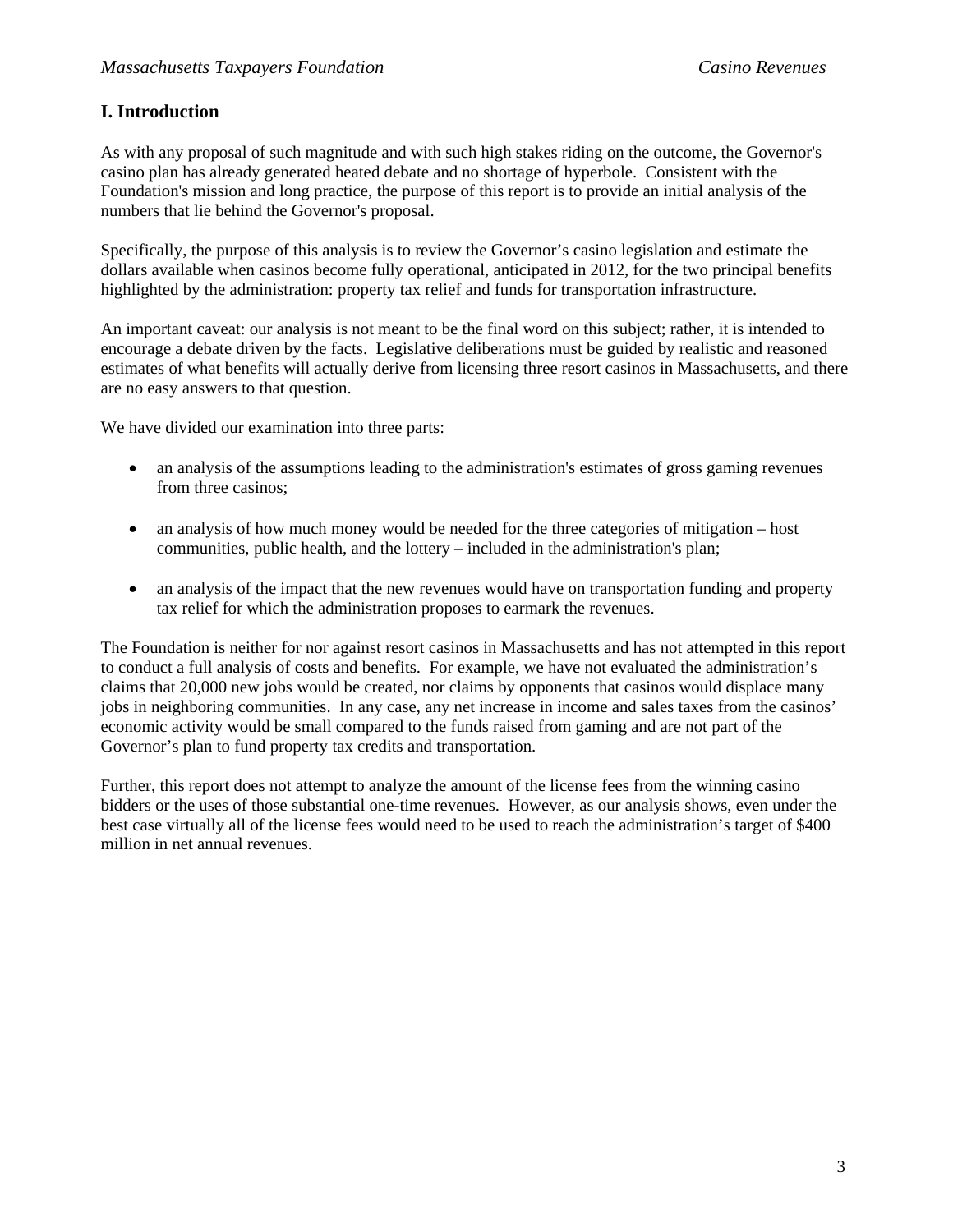## **II. State Gaming Revenues**

The administration's plan is to produce \$400 million in annual payments for property tax credits and road and bridge repairs through a 27 percent tax on gross gaming revenues, which are the casinos' net earnings from gaming after paying out winnings.

The Governor stated in his press conference of September 17, "Three high quality and properly sited resort casinos would, using conservative estimates, generate over \$2 billion annually in new economic activity…" Economic activity measures the exchange of goods and services and is not the same as gross gaming revenues.

However, as outlined in supplemental information provided to the Foundation by the administration, the expectation is to generate \$2.05 billion in gross gaming revenues annually. Nearly 80 percent of these gaming revenues – \$1.62 billion – would come from 15,000 slot machines each averaging \$300 per day.

In an August 2007 report prepared as a blueprint for casino gaming and economic development presented to the administration,<sup>1</sup> Dr. Clyde Barrow, Director of the Center for Policy Analysis at UMass Dartmouth, estimated that the state could generate \$1.5 billion in gross gaming revenues with 10,500 slot machines averaging \$300 per day.

The administration's higher figure – \$2.05 billion vs. \$1.5 billion – depends largely on the additional 4,500 slot machines, an almost 50 percent increase over Dr. Barrow's estimate, generating an additional \$486 million annually. It is an open question whether the market would support those additional 4,500 slot machines without any decrease in the \$300 average per slot machine / per day. Increasing the supply of slot machines would not necessarily create an equal increase in consumer spending.

A key to evaluating the soundness of the administration's and Dr. Barrow's numbers lies in an analysis of the New England gaming market. In particular, as Dr. Barrow points out, there are two distinct factors to consider in estimating future revenue opportunities for Massachusetts casinos:

- casinos' ability to capture gambling dollars spent by Massachusetts residents in neighboring states;
- casinos' ability to attract unmet gaming demand.

A press release accompanying Dr. Barrow's blueprint states that the New England gaming market is estimated to be approximately \$4.5-\$5 billion, "and most analysts agree that there is still about \$1.5 billion in unmet gaming demand within the six-state region."<sup>2</sup> Also, Dr. Barrow estimates Massachusetts residents spend \$1.1 billion gambling in Rhode Island and Connecticut.<sup>3</sup> Combining these two elements creates a \$2.6 billion revenue opportunity for Massachusetts casinos.

If the administration is to reach its goal of \$2.05 billion, Massachusetts casinos must capture nearly 80 percent of the estimated \$2.6 billion, an enormous task made all the more difficult as it would take five years before Massachusetts casinos become fully operational. In contrast, casino operations in other New England states have ambitious plans to expand within the next two years.

 <sup>1</sup> Dr. Clyde W. Barrow, *Maximum Bet: A Preliminary Blueprint for Casino Gaming & Economic Development in Massachusetts*, August 2007. 2

Dr. Clyde W. Barrow*, Resort Casinos at Suffolk Downs and SEMass and WMass Could Generate \$500 Million in New State Revenue*, August 6, 2007.

Dr. Clyde W. Barrow, *New England Casino Gaming Update*, March 2006.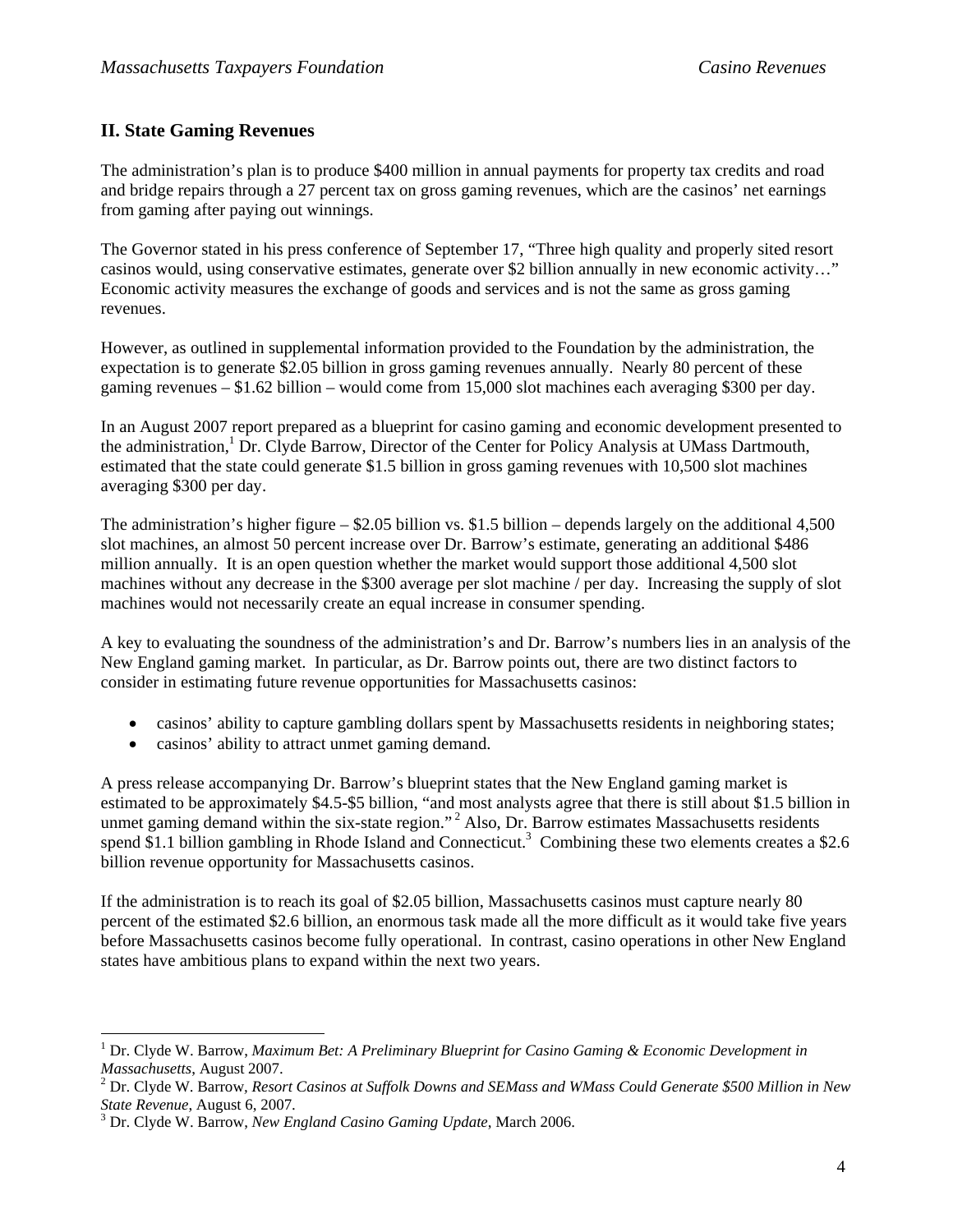Gaming facilities in Maine, Rhode Island and Connecticut have committed \$1.8 billion in new capital investments at existing casinos and slot parlors, seeking to hold on to their customer base and attract new people. Foxwoods and Mohegan Sun in Connecticut will invest a collective \$1.5 billion adding 2,600 slot machines by 2008; Lincoln Park in Rhode Island recently completed a \$220 million upgrade to bring the total number of slot machines to 4,750; Newport Grand in Rhode Island will add 850 slots, while Bangor, Maine's slot parlors are undergoing a \$130 million expansion adding 1,000 slot machines. And New Hampshire is considering getting into the gaming business with a specific proposal being developed at Rockingham Park immediately across the Massachusetts border that could introduce 3,000 slot machines in six months.

The 5,000 additional slot machines (excluding Rockingham) coming on line within the next year – using the administration's figures of \$300 per slot machine / per day – would generate nearly \$500 million annually, capturing approximately one-third of New England's unmet demand. Even assuming a conservative 3 percent annual growth in gaming revenues over the next five years, by 2012 nearly two-thirds of the estimated unmet demand would already be met. With population growing at a tiny 0.25 percent per year in New England, one-fourth the national average, it's unlikely that population growth over the next few years would generate a significant increase in demand.

Dr. Barrow forecasts that Massachusetts casinos could capture over \$800 million from the \$1.1 billion in 'lost' Massachusetts gaming revenues in Connecticut and Rhode Island. However, resorts seeking to capture those gaming dollars face the same challenges as attracting the unmet demand. Elected leaders and gaming officials in Connecticut, Rhode Island and Maine have expressed concern that three new casinos in Massachusetts would reduce gross gaming revenues and taxes paid to their states. Facilities in the other states will use the five-year head start to inoculate themselves against losses to casinos still on the drafting table.

Location decisions will also play a role in determining how well Massachusetts casinos can compete for current gamblers. To give Massachusetts the best shot at capturing revenues, Dr. Barrow recommends a casino in New Bedford to attract Rhode Island residents and a casino near Springfield around the Massachusetts Turnpike and I-291 to attract residents from western Connecticut, upstate New York and Vermont who frequent Foxwoods and Mohegan Sun. However, the bidding process recommended by the administration may lead to casino locations that pose greater marketing challenges than those recommended by Dr. Barrow.

With all the uncertainties, a rigorous and independent study of potential gaming revenue in New England is urgently needed. This independent study should explore revenue opportunities five years from now, as that is the gaming marketplace that Massachusetts casinos will enter. It is certainly conceivable that when they open, these casinos would confront a relatively saturated market in which achieving significant revenues would require drawing business away from other facilities rather than capturing unmet demand. Getting to \$2.05 billion in a nearly saturated marketplace would be an extraordinary accomplishment; even reaching \$1.5 billion would be no small feat.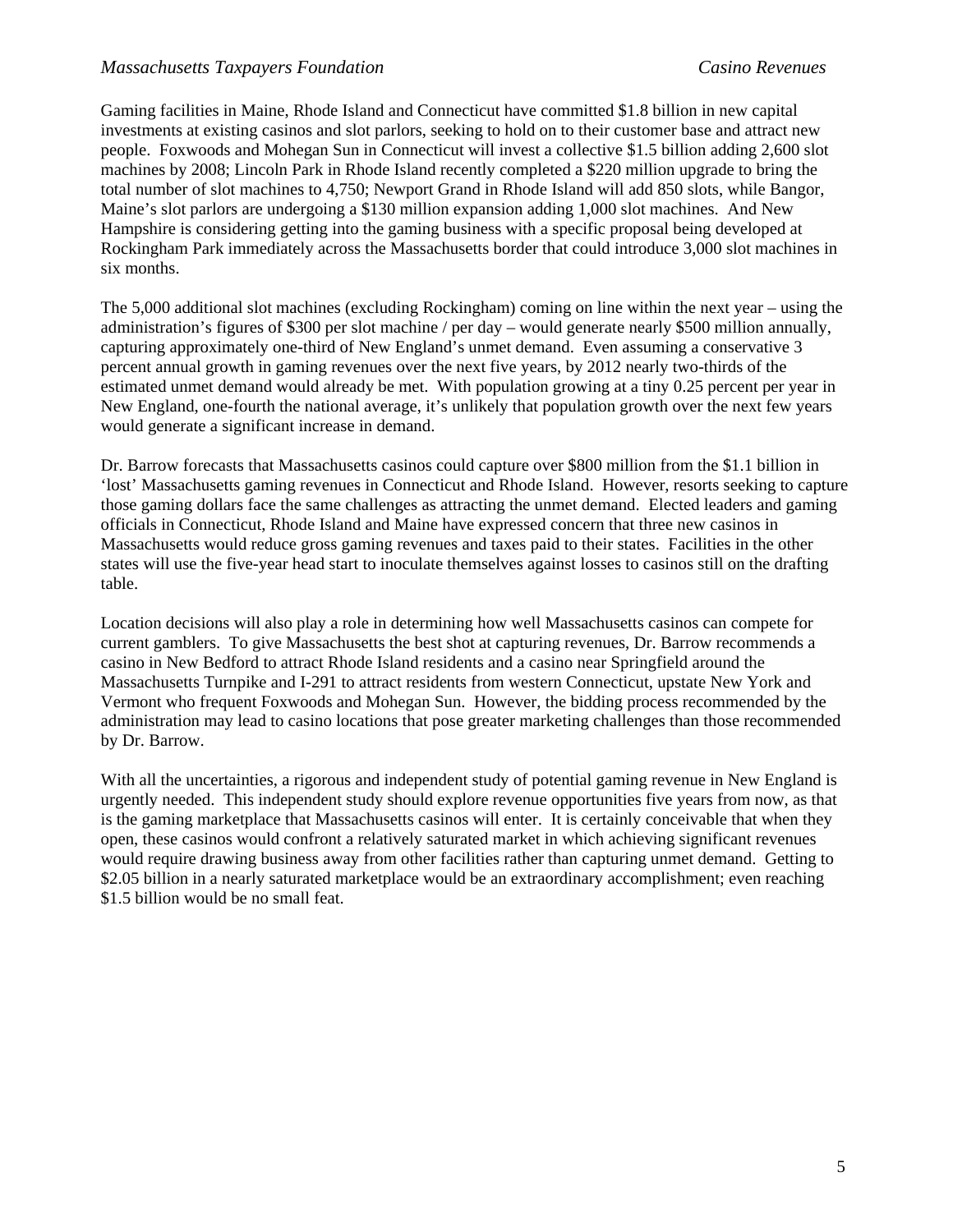## **III. Mitigation**

Gross gaming revenues are, of course, the key to the amount of money that will flow to the state from the casinos. At \$2.05 billion, the 27 percent tax would produce \$554 million annually. However, at \$1.5 billion, the annual revenues would be only \$405 million.

Before distributing funds for property tax credits and transportation investments, the administration's legislation proposes to address three areas of mitigation – host communities, public health, and the lottery. For community and public health mitigation, the legislation proposes establishing trust funds with 2.5 percent of gross gaming revenues going into each fund every year.

## *Community Mitigation Trust Fund (Section 11) 4*

…to assist the local host community, cities, towns and district attorneys in the vicinity of resort casino facilities, to address any increases in police, fire, transportation, water, sewer, enforcement and prosecution costs, or other services directly related to the construction and operation of the facilities; provided, however, that the authority shall determine which towns and cities will be affected by construction and operation of the facilities.

### *Public Health Trust Fund (Section 12)4*

…to meet increased demand for social service and public health programs resulting from gaming, including but not limited to gambling prevention and addiction services, services to address other problems such as domestic violence and child welfare services, an educational campaign to mitigate the potential addictive nature of gambling, and on an annual basis, a comprehensive study and evaluation system to ensure proper and most effective mitigation of any negative public health costs.

With gross gaming revenues of \$2.05 billion, the 5 percent for community and public health mitigation would total \$102.5 million; at \$1.5 billion of gross gaming revenues, the mitigation would be \$75 million a year.

## *Lottery Mitigation*

The casino legislation filed by the administration appropriately pledges to protect the lottery from a decline in lottery betting that is likely to result from introducing three resort casinos to the Massachusetts gaming market. To hold the lottery "harmless," the legislation calls for the state to make appropriations to the lottery based on the difference between the lottery's actual performance in a given year, presumably beginning in 2012, and the guaranteed funding base established by the legislation. This guaranteed funding level is computed by taking the 2003-2007 annual average of the "total amounts deposited in the state lottery fund" and increasing that number by 3 percent each year beginning in 2008 (see Column A in Table 1).

The term "total amounts deposited in the state lottery fund" could be interpreted either to refer to the lottery's "net operating revenue," for which the 2003-2007 average is \$995.8 million, or the "net profits before distribution," for which the 2003-2007 average is \$922.9 million. "Net operating revenues" includes the Lottery Commission's administrative expenses. We have chosen to use the "net profits before distribution" figures because we believe they more closely reflect the actual funding stream that the lottery provides to cities and towns. In any case, the two measures produce very similar results, with our use of "net profits" leading to a slightly smaller mitigation gap.

 4 Governor Deval Patrick, *An Act Establishing and Regulating Resort Casinos in the Commonwealth*, October 11, 2007.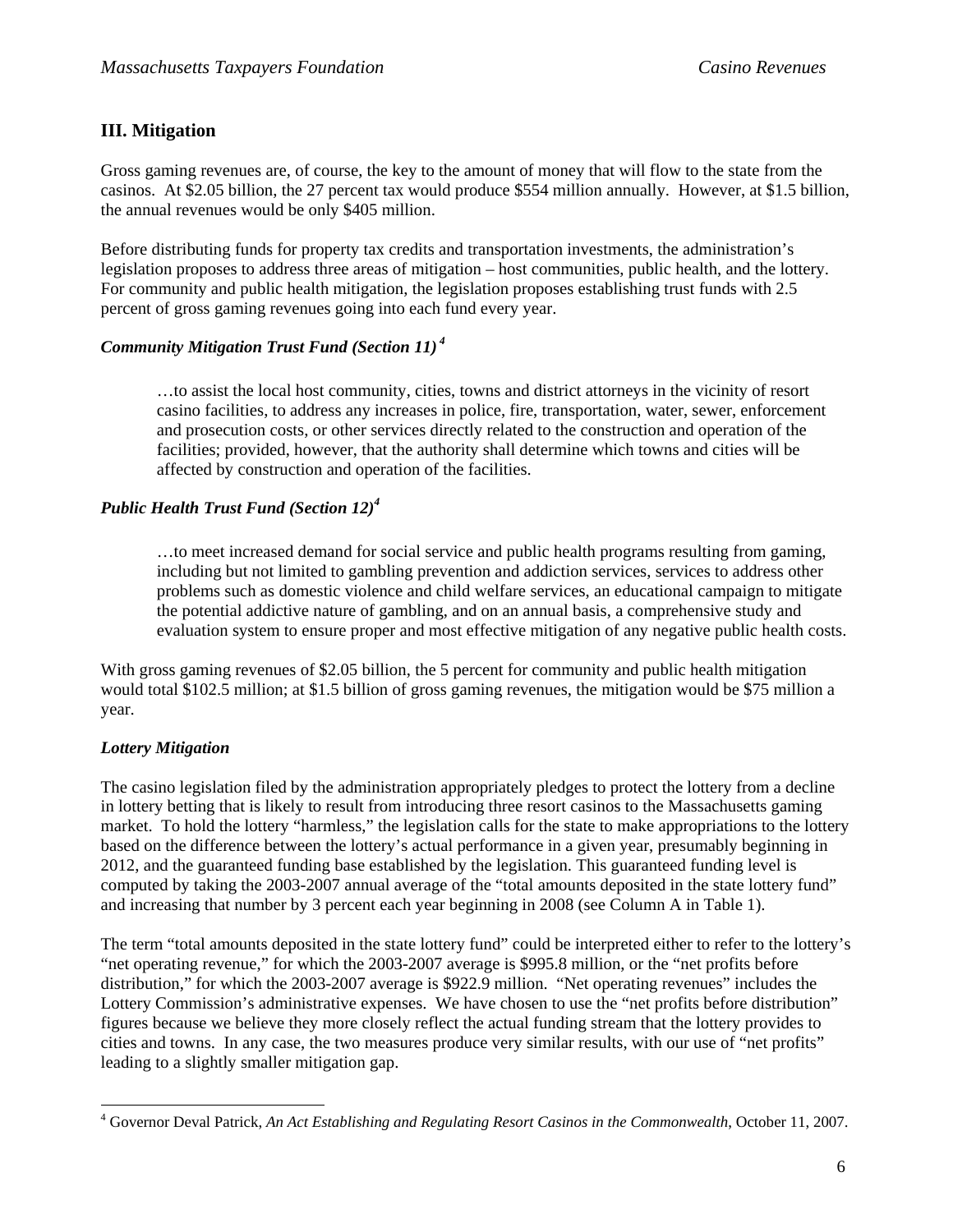There are two key variables which determine the size of the gap that the state would need to fund in 2012 and beyond:

- the actual rate at which lottery net profits grow compared to the 3 percent guarantee;
- the decrease in lottery net profits that would occur as a result of the new casinos.

Regarding the first variable, there is no certainty about future lottery performance, but looking at the actual experience of recent years provides a reasonable guideline. For the 2000-2007 period, the lottery's net profits grew at an average of 0.7 percent per year. If we exclude 2007 because it was a particularly poor year (net profits fell 6.2 percent), then the 2000-2006 average was 2.4 percent. In our analysis, we have chosen a projected growth rate of 1.5 percent per year, which is roughly midway between 0.7 and 2.4 percent. This reflects the 2007 experience in part without giving it undue weight.

#### **Table 1: Result of Differing Growth Rates (in millions)**

|                   | $\underline{\mathbf{A}}$<br><b>Base</b><br><b>Funding Level</b><br>Growing at 3% | $\underline{\mathbf{B}}$<br>Lottery<br>Growing at 1.5%<br>(estimated) | $\overline{\mathbf{C}}$<br><b>Gap Caused by</b><br><b>Differing Growth</b><br><b>Rates</b> |
|-------------------|----------------------------------------------------------------------------------|-----------------------------------------------------------------------|--------------------------------------------------------------------------------------------|
| 2003-2007 average | 922.9                                                                            |                                                                       |                                                                                            |
| 2008              | 950.6                                                                            | 936.7                                                                 | 13.8                                                                                       |
| 2009              | 979.1                                                                            | 950.8                                                                 | 28.3                                                                                       |
| 2010              | 1,008.5                                                                          | 965.1                                                                 | 43.4                                                                                       |
| 2011              | 1,038.7                                                                          | 979.5                                                                 | 59.2                                                                                       |
| 2012              | 1,069.9                                                                          | 994.2                                                                 | 75.7                                                                                       |
| 2013              | 1,102.0                                                                          | 1,009.1                                                               | 92.9                                                                                       |
| 2014              | 1,135.1                                                                          | 1,024.3                                                               | 110.8                                                                                      |
| 2015              | 1,169.1                                                                          | 1,039.6                                                               | 129.5                                                                                      |
| 2016              | 1,204.2                                                                          | 1,055.2                                                               | 148.9                                                                                      |
| 2017              | 1,240.3                                                                          | 1,071.1                                                               | 169.2                                                                                      |

The difference between the 3 percent annual growth in the base funding level and the 1.5 percent projected actual growth rate of the lottery's net profits causes the gap between the base and actual lottery performance to grow each year, reaching \$75.7 million in 2012 (see Column C in Table 1).

In considering the second variable, experts have offered widely varying estimates on the likely decrease in net lottery profits that would occur when casinos open. A 2003 Christiansen Capital Advisors report<sup>5</sup> prepared for the Lottery Commission concludes that the lottery can expect anywhere from a 3 to 8 percent decline in revenues when casinos open, and that within five years the lottery will have recovered to precasino levels. An August 2007 report by Dr. Barrow<sup>6</sup> estimates that the worst case impact on lottery would be an 8 percent decline in the casinos' first year. A 2007 article in the Springfield Republican<sup>7</sup> cites Governor Patrick's expectation that casinos could cause lottery revenues to decline up to 4 percent during each of the first three to five years of operation. A 2006 study by the House Committee on Economic Development<sup>8</sup> estimates a potential lottery decline of 15 percent through the casinos' first two years.

 $\overline{a}$ 

<sup>&</sup>lt;sup>5</sup> Eugene Martin Christiansen, *Analysis and Recommendations for the Massachusetts Lottery*, January 18, 2003.

Dr. Clyde W. Barrow, *Maximum Bet: A Preliminary Blueprint for Casino Gaming & Economic Development in Massachusetts, August 2007.* 

<sup>&</sup>lt;sup>7</sup> Dan Ring, *Patrick to defend lottery revenue*, *The Republican*, September 26, 2007<br><sup>8</sup> James C. Kannedy, *Polling the Diges, The Feanamic Paglin of Expanded Camblic* 

<sup>&</sup>lt;sup>8</sup> James C. Kennedy, *Rolling the Dice: The Economic Reality of Expanded Gambling in the Commonwealth*, House Committee on Economic Development, March 21, 2006.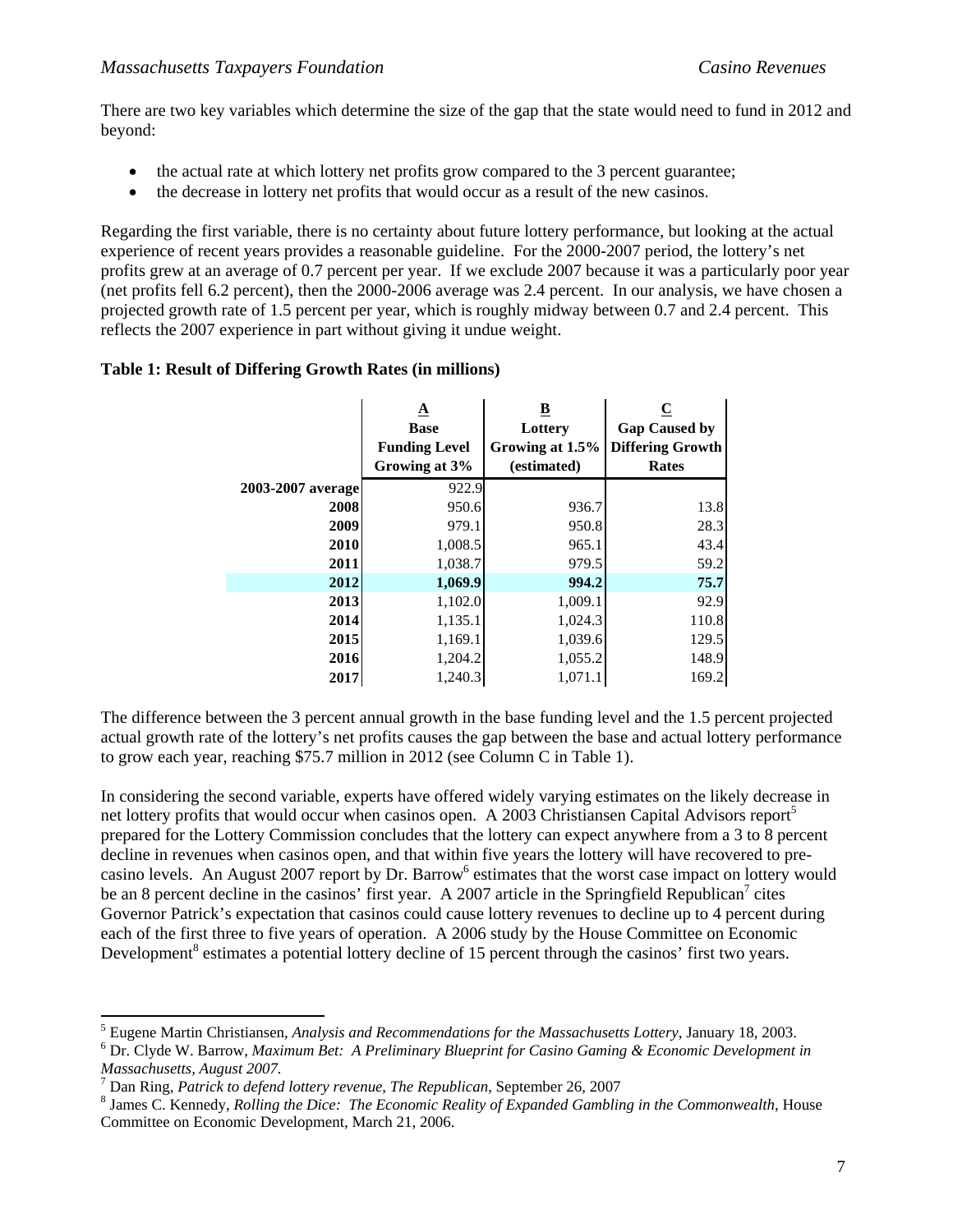For this analysis, we have chosen to use a very conservative one-time 5.5 percent decrease in 2012 with the 1.5 percent growth rate resuming immediately in 2013. A 5.5 percent drop is the midpoint of the range estimated in the Christiansen report and would result in a \$68.6 million decline in 2012. As Table 2 shows, Governor Patrick's estimate of three consecutive years of 4 percent declines would produce a \$157.6 million drop by 2014, and the House Committee on Economic Development's estimate of a 15 percent decline over two years would result in a \$171 million drop by 2013. Each of these figures is more than double the \$68.6 million decline in lottery profits that we have used in our analysis.

|      | <b>Christiansen</b><br><b>Capital Advisors</b><br>best case: $3\%$ in   MTF: $5.5\%$ in <br>2012 | 2012 | <b>CCA</b> and<br><b>Barrow worst</b><br>case 8% in<br>2012 | <b>Springfield</b><br><b>Republican:</b><br>4% in 2012,<br>2013, 2014 | House<br><b>Committee:</b><br>7.5% in 2012,<br>2013 |
|------|--------------------------------------------------------------------------------------------------|------|-------------------------------------------------------------|-----------------------------------------------------------------------|-----------------------------------------------------|
| 2012 | 44.1                                                                                             | 68.6 | 93.1                                                        | 53.9                                                                  | 88.1                                                |
| 2013 | 44.7                                                                                             | 69.6 | 94.5                                                        | 106.4                                                                 | 171                                                 |
| 2014 | 45.4                                                                                             | 70.6 | 95.9                                                        | 157.6                                                                 | 173.6                                               |

#### **Table 2: Estimated Decline in Lottery Profits When Casinos Open (in millions)**

To determine the total estimated amount for lottery mitigation, one must combine the effects of 1) the 1.5 percentage point differential between growth rates (\$75.7 million) and 2) the 5.5 percent decline in 2012 (\$68.6 million). Together these total \$144.2 million for lottery mitigation in 2012. It is important to note that the \$144.2 million would increase by roughly \$20 million per year after 2012 because of the differing 1.5 percent and 3 percent growth rates.

#### *Mitigation Summary*

Table 3 summarizes the impact of the three areas of mitigation. Column A assumes \$2.05 billion of gross gaming revenues and Column B \$1.5 billion. In both cases, the amount available for property tax credits and transportation falls well short of the \$400 million in the administration's plan. At \$2.05 billion, the total available is approximately \$300 million; at \$1.5 billion, it is less than \$200 million.

#### **Table 3: Total Mitigation Needs (in millions)**

|                                       |      | $\overline{\mathbf{A}}$ | <u>B</u>   |
|---------------------------------------|------|-------------------------|------------|
| <b>Gross Gaming Revenues - 2012</b>   |      | \$2,050                 | \$1,500    |
| Revenues to State                     | 27%  | \$554                   | \$405      |
| <b>Community Mitigation</b>           | 2.5% | $(\$51)$                | $(\$37.5)$ |
| <b>Public Health Mitigation</b>       | 2.5% | $(\$51)$                | (\$37.5)   |
| Lottery                               |      | (\$144)                 | (\$144)    |
| <b>Balance</b>                        |      | \$308                   | \$186      |
| <b>Total for Property Tax Credits</b> | 50%  | \$154                   | \$93       |
| <b>Total for Transportation</b>       | 50%  | \$154                   | \$93       |

It is noteworthy that even under the \$2.05 billion best case scenario, the administration would need to use all of the initial license fees from the three casinos to achieve the \$400 million for transportation and property tax credits. Taking the top end of the administration's \$600-\$900 million estimate for the license fees, the state would realize \$90 million a year over the 10-year licensing period, all of which would need to be dedicated to close the \$92 million shortfall (see Column A in Table 3).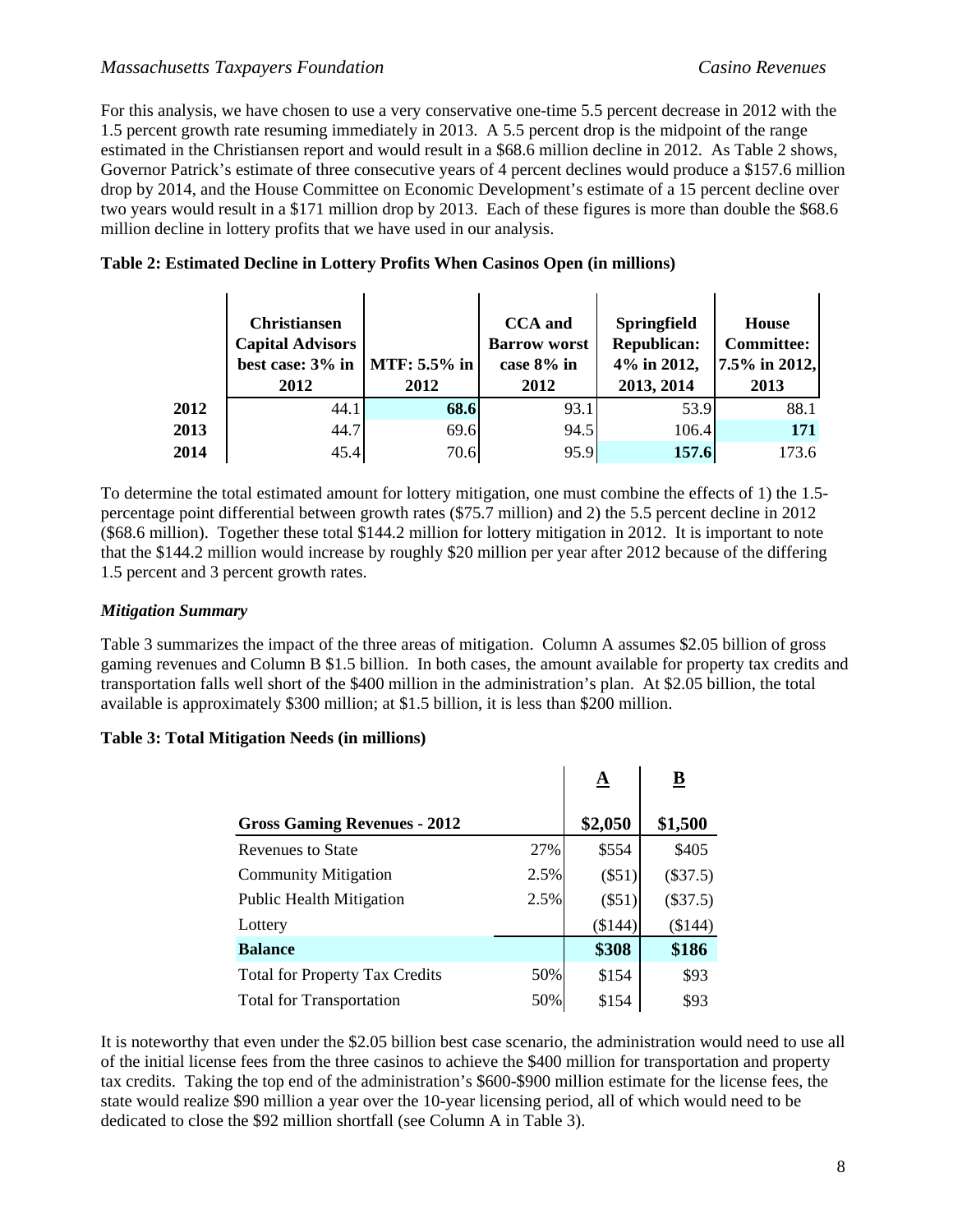## **IV. Property Taxes and Transportation**

The previous analysis suggests that it is extremely unlikely that the Governor's plan as proposed would achieve \$400 million in annual revenues for property tax credits and transportation investments or for any other priority. Nevertheless, for purposes of analysis we will assume that \$200 million a year is available for property taxes and \$200 million for transportation, and we will examine the impact that these revenues would have in addressing those respective problems.

## *Property Tax Credits*

According to the administration's plan, the \$200 million directed towards property tax relief would be distributed to qualifying homeowners via a credit on their income tax filing. Those homeowners who pay more than 2.5 percent of their income on property taxes would qualify, a population that the administration estimates at one million. The amount of the credit would vary based on the percentage of each homeowner's income spent on property taxes; the administration estimates that the average credit would be \$204 per year.

There are two ways to assess the Governor's promises of property tax relief: Does the proposal address the problem of escalating property taxes? What is the extent of the relief provided to taxpayers?

#### *Does the proposal address the problem of escalating property taxes?*

Because the credit would go directly to homeowners, the Governor's proposal bypasses cities and towns altogether and thus ignores the underlying dynamic that is driving increases in property taxes. Most cities and towns are facing a relentless squeeze in which costs are growing faster than revenues year after year, leading to the twin problems of rising property taxes and declining services. Certainly, there is nothing in the casino plan which would provide fiscal relief to municipalities or slow down the rate of property tax growth, let alone actually reduce property taxes as the administration claimed when unveiling its plan.

In fact, the Governor's proposal might actually exacerbate local fiscal problems because casinos would siphon off some betting on the state lottery, the major state funding source for municipal services. As discussed above, the administration's proposal includes provisions to compensate for any impact that casinos may have on the lottery. However, because there are not likely to be adequate dollars to compensate the lottery while also providing for the advertised property tax credits, there may be pressure to reduce lottery mitigation funds in order to give the tax credits.

#### *What is the extent of the relief provided to taxpayers?*

The administration estimates that one million homeowners would receive a property tax credit ranging from \$150-\$375 per year, with an average of \$204. The credits would become available at full casino build-out, likely in 2012.

Using the administration's projection that one million homeowners would be eligible for the credit, the Foundation estimates that 65 to 75 percent of all homeowners statewide would qualify because they would pay more than 2.5 percent of their income on property taxes; conversely, 25 to 35 percent of homeowners would not qualify for the credit. $9$ 

<sup>&</sup>lt;sup>9</sup> According to the most recent Department of Revenue data, there are 1,909,659 residential parcels in the Commonwealth, and the Foundation estimates that 70 to 80 percent – roughly 1.3 to 1.5 million – are owner-occupied.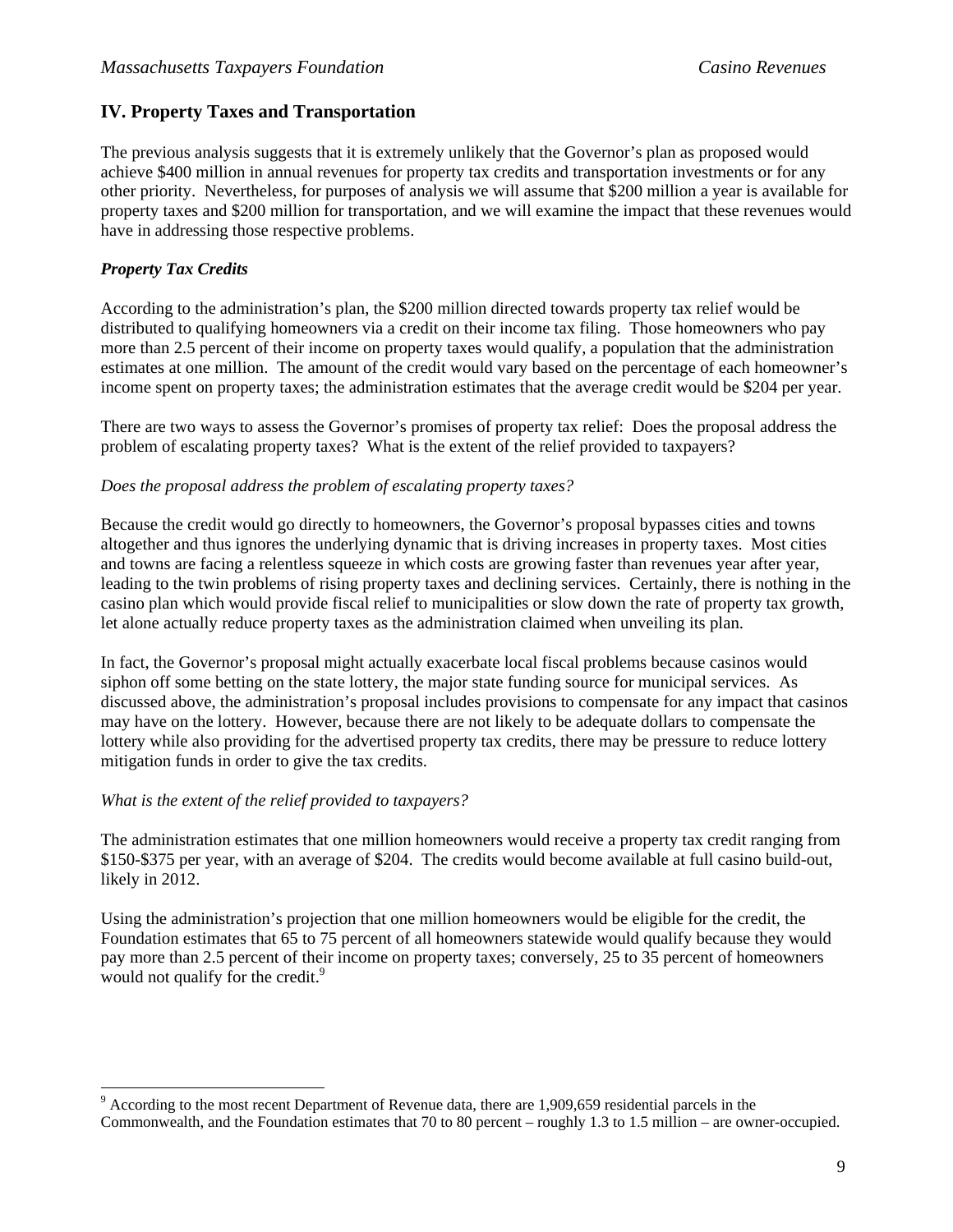To put the savings in context, the \$204 credit would equal 3.9 percent of the average taxpayer's estimated property tax bill in 2012.<sup>10</sup> The credit is roughly equivalent to the average annual increase in property taxes in recent years. However, by 2012 the \$204 credit would equal only about two-thirds of the average annual increase in property taxes (see Column B in Table 4).

|        | <u>Α</u><br>Average<br>Tax Bill | <u>в</u><br>Annual<br><b>Increase</b><br>from<br><b>Previous</b><br>Year | С<br><b>Cumulative</b><br><b>Increase</b><br><b>Over 2012</b><br>Average<br>Bill | <u>D</u><br>Average<br><b>Credit</b> | E.<br>Average<br><b>Tax Bill</b><br>after<br>Average<br><b>Credit</b> | E<br><b>Credit as</b><br>% of<br><b>Property</b><br><b>Tax Bill</b> |
|--------|---------------------------------|--------------------------------------------------------------------------|----------------------------------------------------------------------------------|--------------------------------------|-----------------------------------------------------------------------|---------------------------------------------------------------------|
| 2012l  | \$5,240                         |                                                                          |                                                                                  | \$204                                | \$5,025                                                               | 3.9%                                                                |
| 2013 l | \$5,541                         | \$301                                                                    | \$301                                                                            | \$204                                | \$5,326                                                               | 3.7%                                                                |
| 2014l  | \$5,860                         | \$319                                                                    | \$620                                                                            | \$204                                | \$5,645                                                               | 3.5%                                                                |
| 2015l  | \$6,197                         | \$337                                                                    | \$957                                                                            | \$204                                | \$5,982                                                               | 3.3%                                                                |
| 2016l  | \$6,553                         | \$356                                                                    | \$1,313                                                                          | \$204                                | \$6,349                                                               | 3.1%                                                                |
| 2017   | \$6,930                         | \$377                                                                    | \$1,690                                                                          | \$204                                | \$6,726                                                               | 2.9%                                                                |

#### **Table 4: Proposed Credits Related to Average Tax Bills**

The key point to emphasize is that the property tax credit would effectively cover less than one year's increase in property taxes. This is because property taxes rise every year, while the average credit would remain roughly constant at \$204.<sup>11</sup> As projected in Table 4, if the average property tax bill were to increase by \$301 in 2013 and \$319 in 2014, the 2014 bill would be \$620 greater than the 2012 bill, and thus the \$204 credit in 2014 would essentially cover two-thirds of the 2013 increase but none of the 2014 increase, nor would it cover any increase in future years. Column F shows that property taxes continue to grow inexorably while the value of the \$204 credit declines as a percentage of the total property tax bill.

The \$200 million in credits comprises 2.4 percent of the total residential levy in 2007, but by 2012 the credits would constitute just 1.8 percent of the projected total residential levy of \$10.9 billion,  $^{12}$  demonstrating the relative diminishing value of the credit as levies and tax bills continue to increase.

In summary, the casino proposal would have a limited impact on the issue of rising property taxes. Providing tax credits directly to homeowners would not address the underlying fiscal problems facing municipalities which are leading to higher property taxes. Furthermore, there are unlikely to be sufficient funds to cover both lottery mitigation and the administration's commitment to property tax relief. Finally, a \$200 credit to about two-thirds of homeowners would not be available until 2012 and would cover less than one year's average property tax increase while having no effect on increases in future years.

#### *Transportation*

The Governor's casino plan earmarks \$200 million a year to improve the state's roads and bridges. The Governor stated that his plan would "ensure the safety of our public roadways and bridges, and we address effectively one of the greatest fiscal challenges we face – without an increase in the gas tax."

 $^{10}$  In 2007 the average tax bill was \$3,962; using the 2000-2007 average annual increase of 5.75 percent, the average tax bill in 2012 would be \$5,240.<br><sup>11</sup> Annual growth of 5 percent in casinos' gross gaming revenues would increase the average credit by about \$10 per

year, which pales in comparison to the average property tax increase of around \$300.<br><sup>12</sup> Based on the 2000-2007 average annual growth of 7 percent.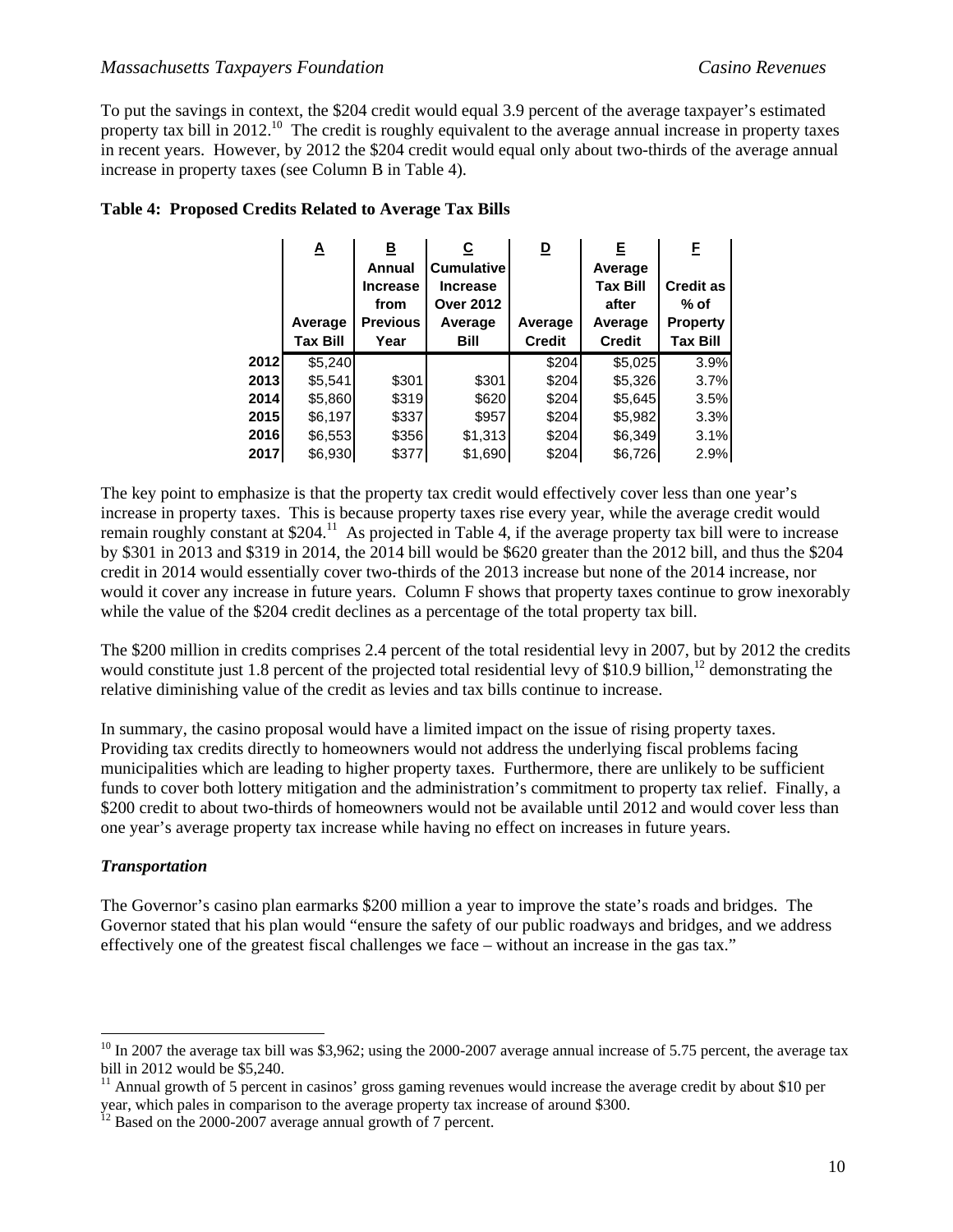Assuming that the full \$200 million is in fact available and earmarked for transportation, Table 5 shows that casino revenues would fall dramatically short of the recommendations of the Transportation Finance Commission (TFC) and in particular an immediate increase in the gas tax of 11.5 cents.

|                            | $TFC - 11.5\phi$<br>Gas Tax<br>Increase | Casinos<br>\$200m/yr.<br>begin $2012$ | <b>Difference</b>  |
|----------------------------|-----------------------------------------|---------------------------------------|--------------------|
| 5 years<br>$(2008 - 2012)$ | \$2b                                    | \$200 <sub>m</sub>                    | \$1.8 <sub>b</sub> |
| 20 years                   | \$10.5 <sub>b</sub>                     | \$3b                                  | \$7.5b             |

## **Table 5: Gas Taxes vs. Casino Revenue**

#### **Five-Year Analysis**

As summarized in Table 5, the discrepancy between casino and gas tax revenues is striking. A gas tax hike would raise \$2 billion over the next five years compared to \$200 million from casino revenues.

Concluding that an increase in the gas tax was the only way to provide an immediate and sizeable source of revenue, the TFC recommended an 11.5¢ hike in 2008 indexed to inflation that would raise \$345 million in 2008 and \$2 billion over the next five years.

Since \$200 million in gaming revenues are not expected until 2012 when casinos become fully operational, by the time the first \$200 million from casinos becomes available, the TFC proposed hike in the gas tax would already have delivered \$1.6 billion for roads and bridges. In 2012 the proposed gas hike would raise \$467 million compared to the Governor's \$200 million from casinos.

The administration has indicated the possibility of using the \$200 million in annual revenue as an income stream against which they would borrow up to \$3 billion. This would create a large one-time infusion of dollars in 2012 or 2013 but would create no additional funds in future years for roads and bridges since the \$200 million a year in casino revenue would simply be used to pay off the bonds. In fact, borrowing would incur financing costs and, therefore, reduce the money available for roads and bridges.

In addition to interest costs typically associated with borrowing \$3 billion, special obligation bonds such as those proposed here would carry higher borrowing costs than general obligation bonds issued by the Commonwealth. Furthermore, annual casino revenues would undoubtedly be less certain than revenues generated by a hike in the gas tax, increasing the risks to bondholders and the costs of borrowing.

Worse yet, if the administration borrows \$3 billion up front, it is virtually certain that some of those funds would be used for politically popular expansions, reducing funds for repair and maintenance and increasing the financial gap to fix the transportation infrastructure.

#### **Twenty-Year Analysis**

Looking at a 20-year period, casino revenues are only a fraction of the proposed gas tax increase. The TFC estimated that even with a 15 percent reduction in gas consumption due to fuel efficiencies, the gas tax hike would generate \$10.5 billion over the next 20 years – \$7.5 billion more than revenue from casinos regardless of whether those funds come annually or up front through borrowing. The gas tax has not been increased since 1991 and an 11.5¢ hike simply reflects inflationary growth since then, costing an average of \$66 per vehicle per year or \$1.25 per week.